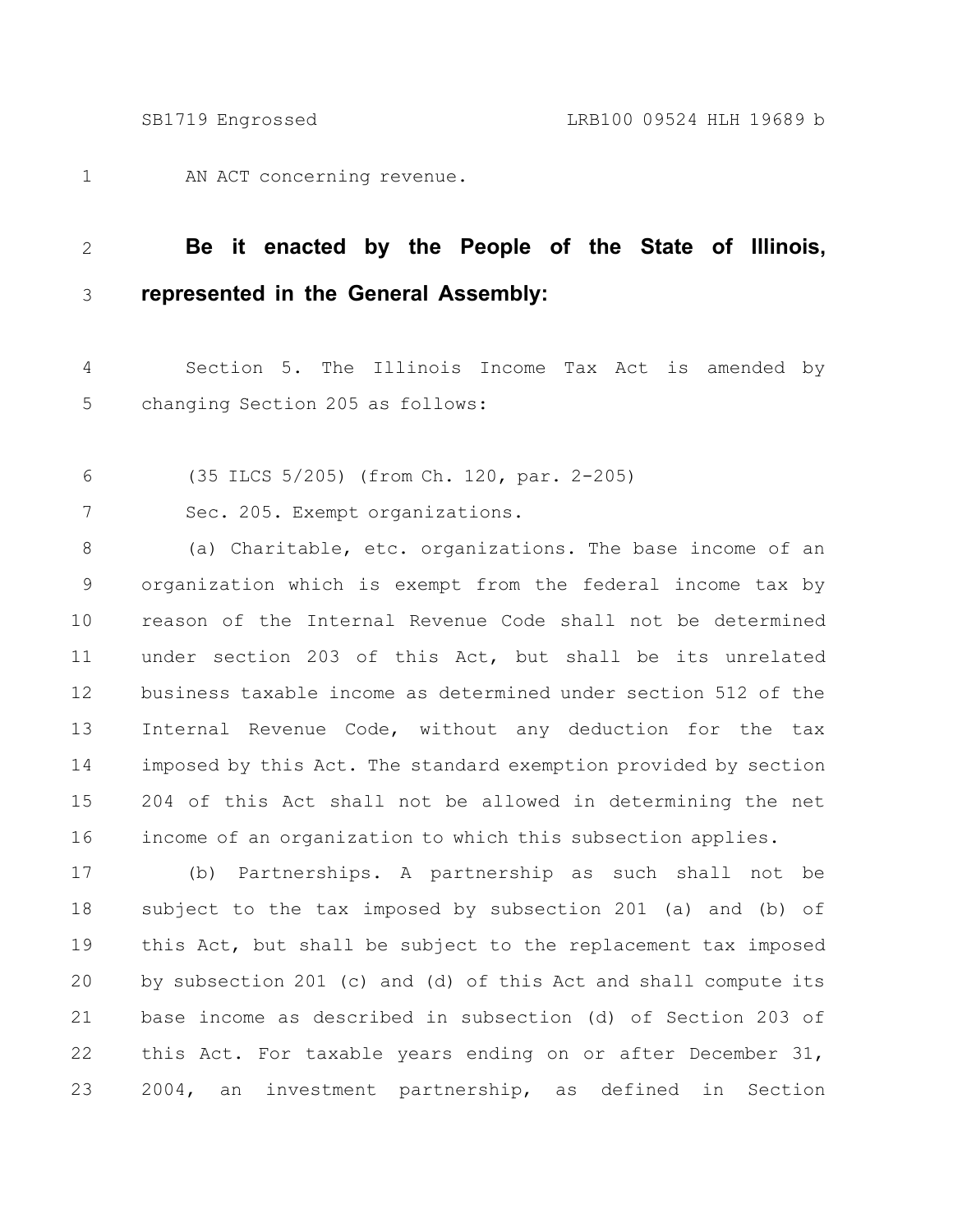SB1719 Engrossed - 2 - LRB100 09524 HLH 19689 b

1501(a)(11.5) of this Act, shall not be subject to the tax imposed by subsections (c) and (d) of Section 201 of this Act. A partnership shall file such returns and other information at such time and in such manner as may be required under Article 5 of this Act. The partners in a partnership shall be liable for the replacement tax imposed by subsection 201 (c) and (d) of this Act on such partnership, to the extent such tax is not paid by the partnership, as provided under the laws of Illinois governing the liability of partners for the obligations of a partnership. Persons carrying on business as partners shall be liable for the tax imposed by subsection 201 (a) and (b) of this Act only in their separate or individual capacities. 1 2 3 4 5 6 7 8 9 10 11 12

(c) Subchapter S corporations. A Subchapter S corporation shall not be subject to the tax imposed by subsection 201 (a) and (b) of this Act but shall be subject to the replacement tax imposed by subsection 201 (c) and (d) of this Act and shall file such returns and other information at such time and in such manner as may be required under Article 5 of this Act. 13 14 15 16 17 18

(c-5) Surcharge. Notwithstanding any provision of law to the contrary and in addition to any other tax imposed under this Act, beginning July 1, 2017, a privilege tax is imposed on partnerships, including investment partnerships, and S corporations engaged in the business of conducting investment management services at the rate of 20% of the fees calculated by reference to the performance of the investment portfolio funds and not from the investment itself. The privilege tax 19 20 21 22 23 24 25 26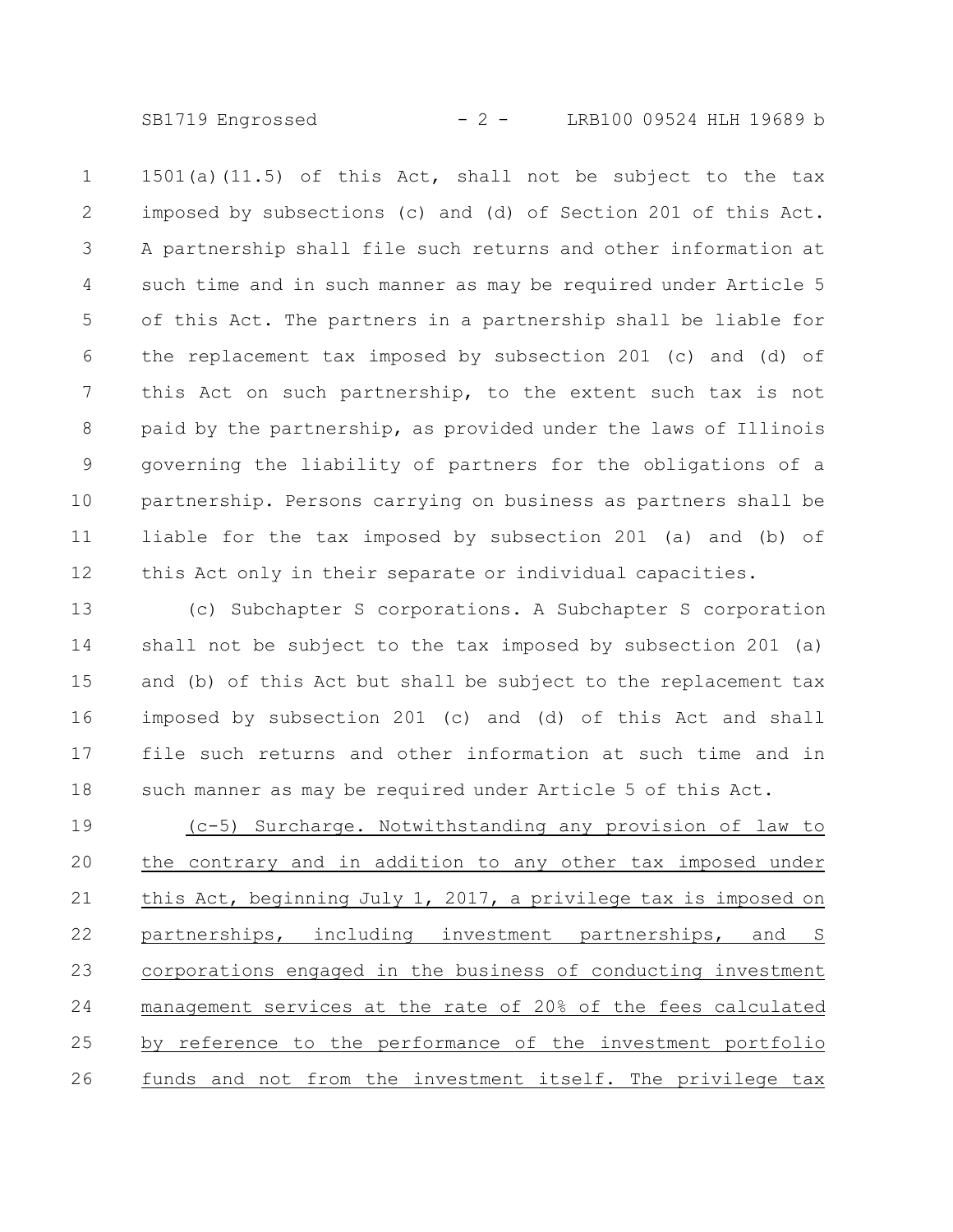SB1719 Engrossed - 3 - LRB100 09524 HLH 19689 b

shall not be imposed on fees calculated by reference to the total assets under management of the business engaged in investment management services. Persons carrying on business as partners conducting investment management services shall be liable for the tax imposed by subsections 201 (a) and (b) of this Act in their separate or individual capacities in accordance with subsection 205 (b) of this Act. 1 2 3 4 5 6 7

For the purposes of this subsection  $(c-5)$ , "investment management services" means a business which is held by any person if such person provides, directly or indirectly, in the active conduct of a trade or business, a substantial quantity of any of the following services to the business: 8 9 10 11 12

(1) advising the business (partnership, S corporation or any business entity) as to the advisability of investing in, purchasing, or selling any specified asset; 13 14 15

(2) managing, acquiring, or disposing of any specified asset; 16 17

(3) arranging financing with respect to acquiring specified assets; or 18 19

(4) any activity in support of any service described in items (1) through (3) of this paragraph. 20 21

For the purposes of this definition, the term specified asset means securities (as defined in section 475(c)(2) of the Internal Revenue Code) real estate held for rental or investment, interest in partnerships, commodities (as defined in section 475(E)(2) of the Internal Revenue Code) or options 22 23 24 25 26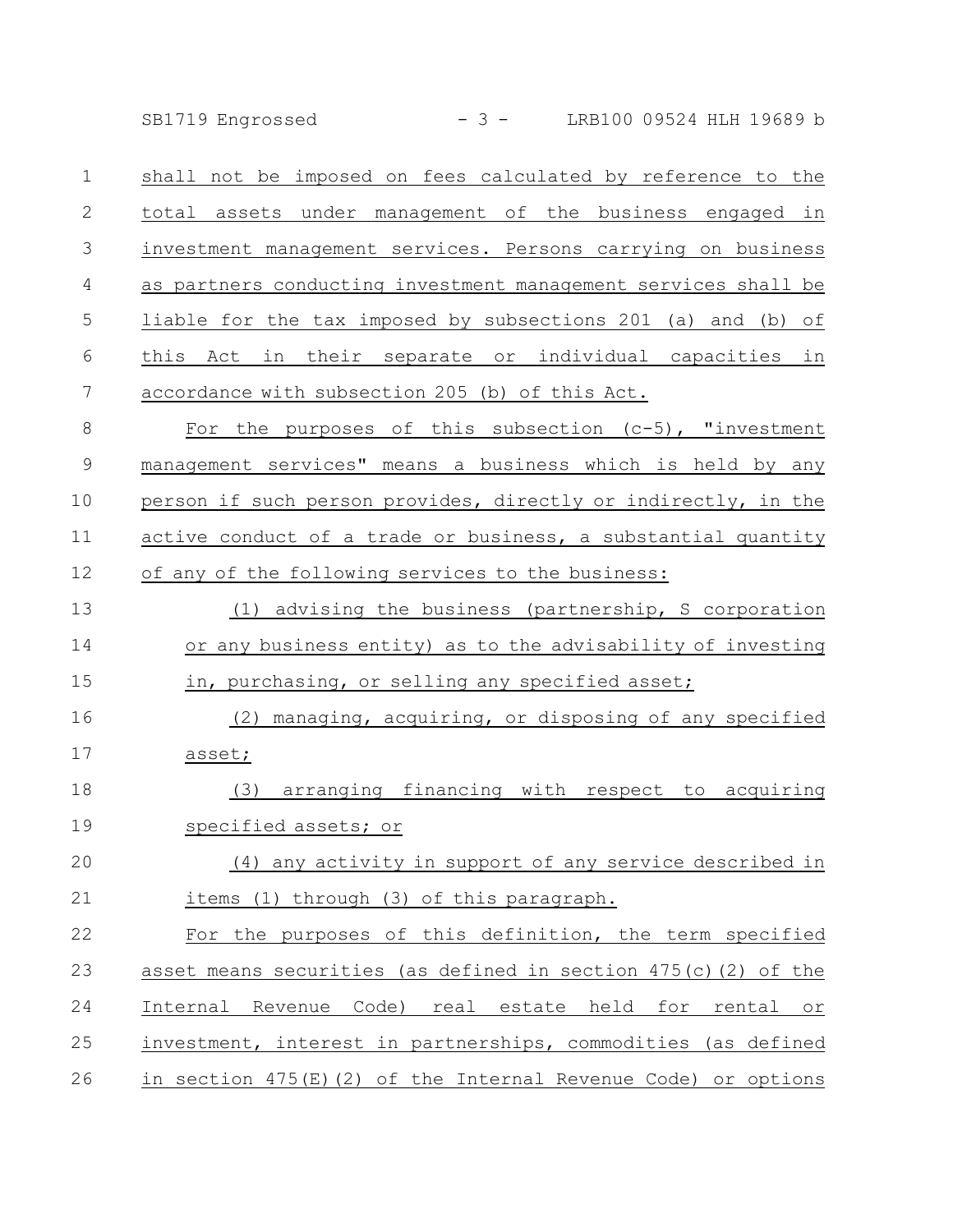SB1719 Engrossed - 4 - LRB100 09524 HLH 19689 b

1

or derivative contracts to any of these.

A partner or shareholder will not be deemed to hold an investment management services interest if at least 80% of the average fair market value of the specified assets of business during the taxable year consists of real estate. 2 3 4 5

(d) Combat zone, terrorist attack, and certain other deaths. An individual relieved from the federal income tax for any taxable year by reason of section 692 of the Internal Revenue Code shall not be subject to the tax imposed by this Act for such taxable year. 6 7 8 9 10

(e) Certain trusts. A common trust fund described in Section 584 of the Internal Revenue Code, and any other trust to the extent that the grantor is treated as the owner thereof under sections 671 through 678 of the Internal Revenue Code shall not be subject to the tax imposed by this Act. 11 12 13 14 15

(f) Certain business activities. A person not otherwise subject to the tax imposed by this Act shall not become subject to the tax imposed by this Act by reason of: 16 17 18

(1) that person's ownership of tangible personal property located at the premises of a printer in this State with which the person has contracted for printing, or 19 20 21

(2) activities of the person's employees or agents located solely at the premises of a printer and related to quality control, distribution, or printing services performed by a printer in the State with which the person has contracted for printing. 22 23 24 25 26